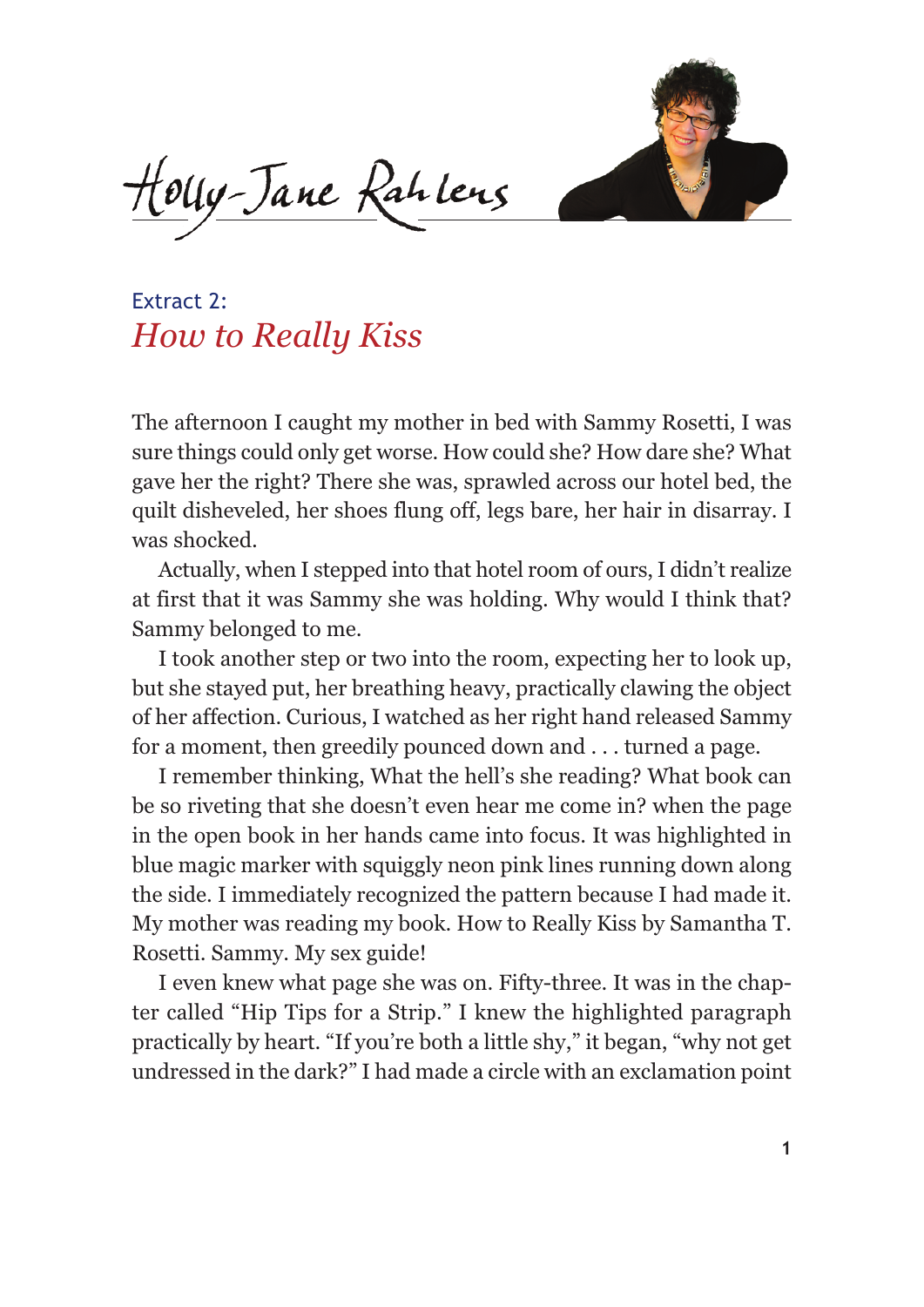around a box with a tip at the top of the page: "If you own one of those cute flashlight pens, you may want to consider taking turns pointing it at your partner's body, illuminating a teensy-tiny area—here a belly button, there a big toe, an earlobe or an elbow. Make a game out of it. It'll break the ice. And it's very sexy."

My stomach caved in. Oh no! Now my mother knew why I bought that flashlight pen yesterday!

My body went hot. And then cold. One second I was going to implode, burst apart with the fierceness of my rage, but then the next I felt like withering away into nothingness, mortified.

My mother raised a pencil, its point sharpened, and turned toward the window, probably to write something down in a steno pad I saw by her side, and that's when she noticed me, a blotched reflection in the glass. She literally jumped out of her skin. "Oh!" she gasped. "My goodness, you scared me, Renée! I didn't hear you come in."

My legs were voice-activated. I lurched forward and grabbed the book. "That's mine!"

My mother sat up straight, tucking her knees under her skirt. "You're back already?"

"What are you doing with my book?"

My mother raised her hands and opened her mouth as if to say something, but nothing came out. Well, what could she say? She was guilty. As charged. Period.

"So now you're poking your nose through my suitcase?" I said, gesturing with the book for emphasis.

My mother was looking at me with that ever-patient expression of hers, her "now let us please be mature and rational adults" look. "It was in your laundry bag," she said evenly. "You said you wanted your underwear washed."

Oh no! How could I? How could I forget that I hid the book in my laundry bag?